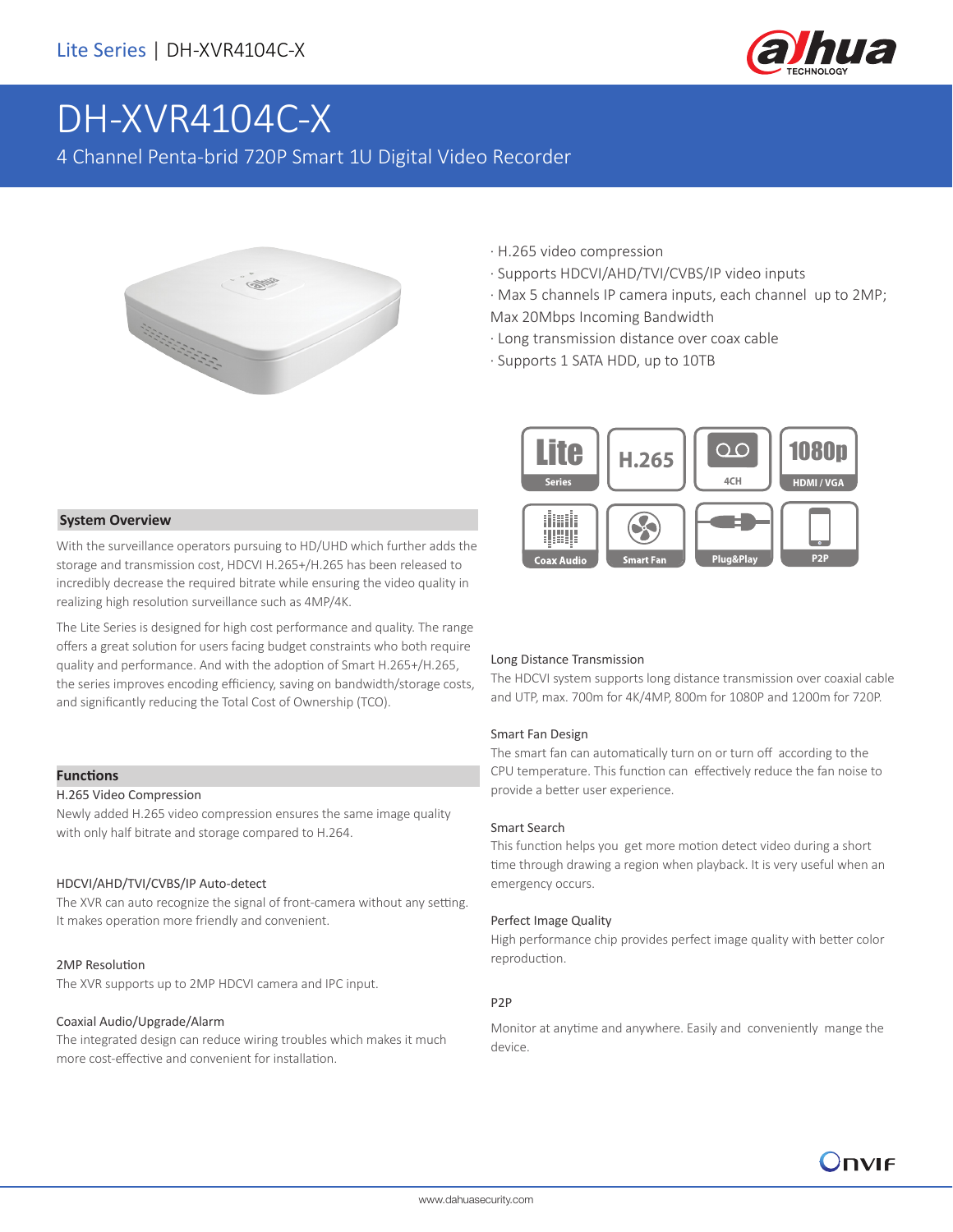# Lite Series | DH-XVR4104C-X

| <b>Technical Specification</b> |                                                                                                                                                                                   | Video Detection and Alarm                                                                                                                     |                                                                                                                                                                             |
|--------------------------------|-----------------------------------------------------------------------------------------------------------------------------------------------------------------------------------|-----------------------------------------------------------------------------------------------------------------------------------------------|-----------------------------------------------------------------------------------------------------------------------------------------------------------------------------|
| System                         |                                                                                                                                                                                   | <b>Trigger Events</b>                                                                                                                         | Recording, PTZ, Tour, Video Push, Email, FTP, Snapshot,<br>Buzzer and Screen Tips                                                                                           |
| Main Processor                 | <b>Embedded Processor</b>                                                                                                                                                         | Video Detection                                                                                                                               | Motion Detection, MD Zones: 396 (22 × 18), Video Loss,                                                                                                                      |
| Operating System               | Embedded LINUX                                                                                                                                                                    |                                                                                                                                               | Tampering and Diagnosis                                                                                                                                                     |
| Video and Audio                |                                                                                                                                                                                   | Alarm input<br>Relay Output                                                                                                                   | N/A<br>N/A                                                                                                                                                                  |
| Analog Camera Input            | 4 Channel, BNC                                                                                                                                                                    | Playback and Backup                                                                                                                           |                                                                                                                                                                             |
| <b>HDCVI Camera</b>            | 1080P@25/30fps, 720P@25/30fps                                                                                                                                                     |                                                                                                                                               |                                                                                                                                                                             |
| AHD Camera                     | 1080P@25/30, 720P@25/30fps                                                                                                                                                        | Playback                                                                                                                                      | 1/4                                                                                                                                                                         |
| <b>TVI Camera</b>              | 1080P@25/30, 720P@25/30fps                                                                                                                                                        | Search Mode                                                                                                                                   | Time /Date, Alarm, MD and Exact Search (accurate to<br>second)                                                                                                              |
| CVBS Camera                    | PAL/NTSC                                                                                                                                                                          | Playback Function                                                                                                                             | Play, Pause, Stop, Rewind, Fast play, Slow Play, Next File,<br>Previous File, Next Camera, Previous Camera, Full Screen,<br>Repeat, Shuffle, Backup Selection, Digital Zoom |
| IP Camera Input                | 4+1, each channel up to 2MP                                                                                                                                                       |                                                                                                                                               |                                                                                                                                                                             |
| Audio In/Out                   | $1/1$ , RCA                                                                                                                                                                       | Backup Mode                                                                                                                                   | USB Device/Network                                                                                                                                                          |
| Two-way Talk                   | Reuse audio in/out, RCA                                                                                                                                                           | Storage                                                                                                                                       |                                                                                                                                                                             |
| Recording                      |                                                                                                                                                                                   | Internal HDD                                                                                                                                  | 1 SATA Port, up to 10TB capacity                                                                                                                                            |
| Video Compression              | H.265/H.264                                                                                                                                                                       | eSATA                                                                                                                                         | N/A                                                                                                                                                                         |
| Resolution                     | 1080N, 720P, 960H, D1, CIF                                                                                                                                                        | Auxiliary Interface                                                                                                                           |                                                                                                                                                                             |
| Record Rate                    | Main Stream:<br>1080N/720P/960H/D1/CIF (1~25/30fps)<br>Sub steram:CIF (1~15fps)                                                                                                   | <b>USB</b>                                                                                                                                    | 2 USB 2.0                                                                                                                                                                   |
|                                |                                                                                                                                                                                   | <b>RS232</b>                                                                                                                                  | N/A                                                                                                                                                                         |
| Video Bit Rate                 | 32Kbps ~ 4096Kbps Per Channel                                                                                                                                                     | <b>RS485</b>                                                                                                                                  | N/A                                                                                                                                                                         |
| Record Mode                    | Manual, Schedule (General, Continuous), MD (Video detection:<br>Motion Detection, Video Loss, Tampering), Alarm, Stop                                                             | Electrical                                                                                                                                    |                                                                                                                                                                             |
|                                |                                                                                                                                                                                   | Power Supply                                                                                                                                  | DC12V/2A                                                                                                                                                                    |
| Record Interval                | $1~$ ~60 min (default: 60 min), Pre-record: $1~$ ~30 sec, Post-<br>record: 10 ~ 300 sec                                                                                           | Power Consumption<br>(Without HDD)                                                                                                            | <10W                                                                                                                                                                        |
| Audio Compression              | AAC(only for the 1st channel), G.711A, G.711U, PCM                                                                                                                                | Construction                                                                                                                                  |                                                                                                                                                                             |
| Audio Sample Rate              | 8KHz, 16 bit Per Channel                                                                                                                                                          | Dimensions                                                                                                                                    | Smart 1U, 205mm×211mm×45mm (8.1"×8.3"×1.8")                                                                                                                                 |
| Audio Bit Rate                 | 64Kbps Per Channel                                                                                                                                                                | Net Weight<br>(without HDD)                                                                                                                   | 0.47kg (1.0lb)                                                                                                                                                              |
| Display                        |                                                                                                                                                                                   | Gross Weight                                                                                                                                  | 1.1kg (2.4lb)                                                                                                                                                               |
| Interface                      | 1 HDMI, 1 VGA                                                                                                                                                                     | Installation                                                                                                                                  | Desktop installation                                                                                                                                                        |
| Resolution                     | 1920×1080, 1280×1024, 1280×720                                                                                                                                                    | Environmental                                                                                                                                 |                                                                                                                                                                             |
| Multi-screen Display           | When IP extension mode not enabled: 1/4<br>When IP extension mode enabled: 1/4/6                                                                                                  | <b>Operating Conditions</b>                                                                                                                   | $-10^{\circ}$ C ~ +55°C (+14°F ~ +131°F), 10~ 90% RH                                                                                                                        |
| OSD                            | Camera title, Time, Video loss, Camera lock, Motion detection,                                                                                                                    | <b>Storage Conditions</b>                                                                                                                     | -20°C ~ +70°C (-4°F ~ +158°F), 0~90% RH                                                                                                                                     |
| Recording                      |                                                                                                                                                                                   | Third-party Support                                                                                                                           |                                                                                                                                                                             |
| Network<br>Interface           | 1 RJ-45 Port (100M)                                                                                                                                                               | Third-party Support                                                                                                                           | Dahua, Arecont Vision, AXIS, Bosch, Brickcom, Canon, CP<br>Plus, Dynacolor, Honeywell, Panasonic, Pelco, Samsung,                                                           |
| Network Function               | HTTP, HTTPS, TCP/IP, IPv4/IPv6, UPnP, RTSP, UDP, SMTP, NTP,<br>DHCP, DNS, IP Filter, PPPoE, DDNS, FTP, Alarm Server, P2P, IP<br>Search (Supports Dahua IP camera, DVR, NVS, etc.) | Certifications                                                                                                                                | Sanyo, Sony, Videotec, Vivotek, and more                                                                                                                                    |
|                                |                                                                                                                                                                                   | FCC: Part 15 Subpart B                                                                                                                        |                                                                                                                                                                             |
| Max. User Access               | 128 users                                                                                                                                                                         | CE: CE-LVD: EN 60950-1/IEC 60950-1<br>Certifications<br>CE-EMC: EN 61000-3-2, EN 61000-3-3, EN 55032, EN 50130,<br>EN 55024<br>UL: UL 60950-1 |                                                                                                                                                                             |
| Smart Phone                    | iPhone, iPad, Android                                                                                                                                                             |                                                                                                                                               |                                                                                                                                                                             |
| Interoperability               | ONVIF 16.12, CGI Conformant                                                                                                                                                       |                                                                                                                                               |                                                                                                                                                                             |